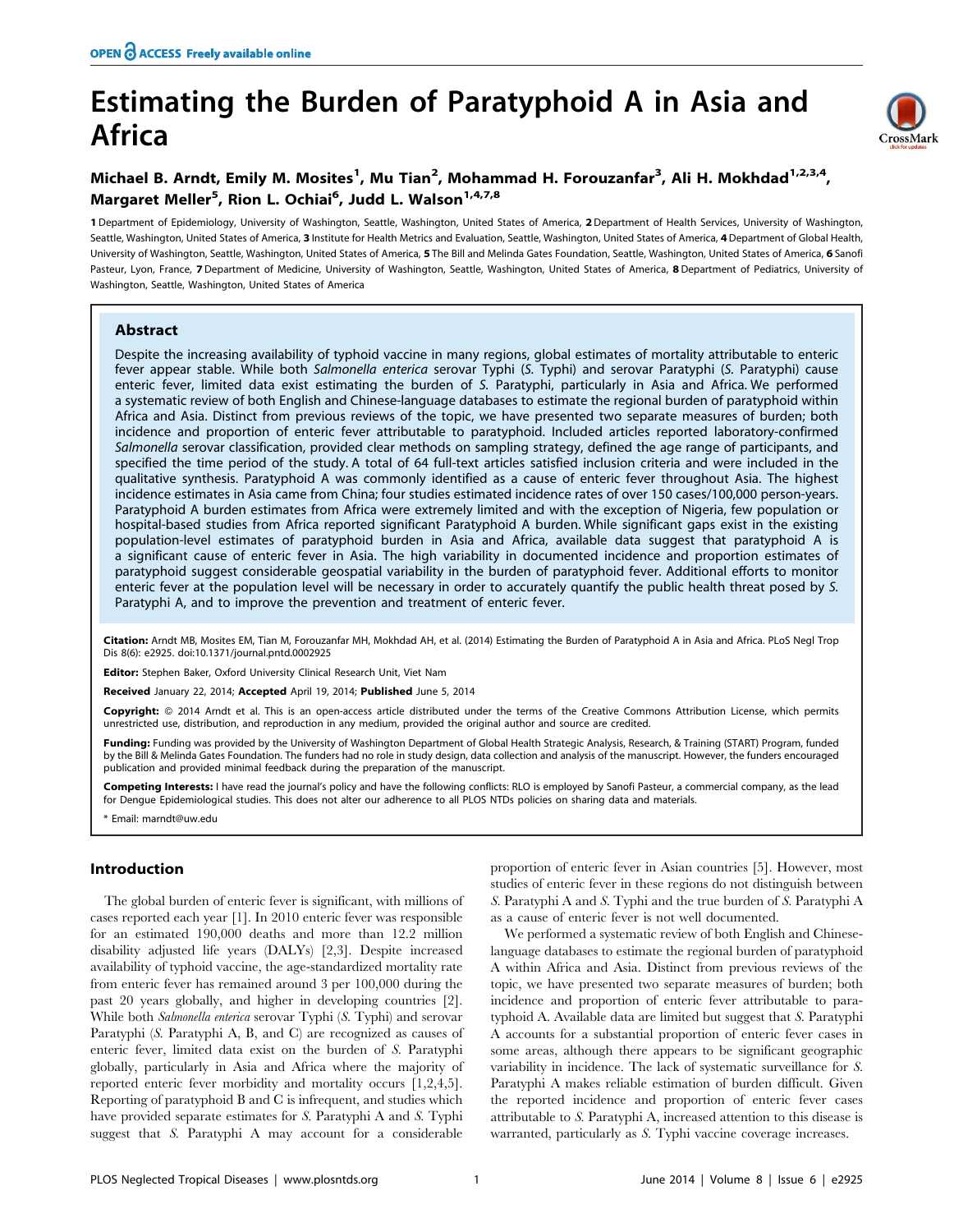#### Author Summary

Enteric fever due to Salmonella enterica serovar Typhi (S. Typhi) and serovar Paratyphi (S. Paratyphi A, B, C) remains a global public health concern. While numerous studies have estimated the levels or burden of S. Typhi, there are only limited data estimating the burden of S. Paratyphi A, particularly in Asia and Africa. We reviewed both English and Chinese-language databases for estimates of the regional burden within Africa and Asia, including new paratyphoid A cases/year and proportion of enteric fever cases attributable to paratyphoid A. S. Paratyphi A appears to constitute a significant proportion of all cases of enteric fever in Asia, though population level estimates are limited, especially in Africa. There was high variability in reported paratyphoid A burden estimates, which suggests considerable geospatial variability in the burden of paratyphoid fever. Improved efforts to monitor enteric fever at the population level are warranted in order to correctly measure the public health threat posed by S. Paratyphi A and to determine the potential need for S. Paratyphi specific prevention and treatment interventions.

#### Methods

# Search strategy and selection criteria

References for this review were identified through searches of both English and Chinese-language databases for published literature on paratyphoid burden, in accordance with the PRISMA guidelines. We searched PubMed, Embase, and Web of Science for the English-language literature review and the China National Knowledge Infrastructure (CNKI) database for the Chinese literature review. The CNKI database includes articles from over 7,500 journals and is considered the most comprehensive collection of research articles from China. Two authors (MA and EM) conducted the search of the Englishlanguage databases and a third author (MT) conducted the search of the CNKI database.

#### Eligibility criteria

For inclusion in the database review, we restricted to articles which were conducted in Africa or Asia, reported the laboratoryconfirmed Salmonella serovar classification, provided clear methods on sampling strategy, defined the age range of participants, and specified the time period of the study. Laboratory confirmation of paratyphoid required detection of S. enterica by blood or bonemarrow culture, followed by serological and/or biochemical methods for species identification. We chose to capture results for paratyphoid A because the reporting of paratyphoid B and C were relatively infrequent.

Appropriate study designs for assessing S. Paratyphi A disease burden included population-based surveillance studies, cohort studies, and hospital or laboratory-based studies (although Chinese-language studies were restricted to population-based studies). Studies were excluded if no distinction was made between paratyphoid and typhoid, or where paratyphoid burden was calculated as a constant proportion of total enteric fever cases. Where two articles reported information from the same study, the later publication was excluded. As we felt that program and policy implications related to enteric fever control should depend on the current burden, we restricted our search to papers published from January 2005 to May 2013. No language restrictions were prescribed.

#### Search

The PubMed search terms included: Paratyphi[All Fields] OR (''paratyphoid fever''[MeSH Terms] OR (''paratyphoid''[All Fields] AND ''fever''[All Fields]) OR ''paratyphoid fever''[All Fields] OR ''paratyphoid''[All Fields]) AND (''incidence''[All Fields] OR ''prevalence''[All Fields] OR ''burden''[All Fields] OR ''estimates''[All Fields]).

The Web of Science search terms included: TS = ((''salmonella Paratyphi'' OR paratyphoid OR ''enteric fever'')) AND TS = ((incidence OR burden OR prevalence)) AND  $TS = (Asia \ OR$ Africa)).

The Embase search terms included: 'salmonella Paratyphi'/de OR 'paratyphoid'/de OR 'enteric fever'/de AND ('incidence'/de OR burden OR 'prevalence'/de) AND ('Asia'/de OR 'Africa'/de) AND [Embase]/lim.

The CNKI search terms included: ''Paratyphi and incidence'' or ''Paratyphi and prevalence'' or ''Paratyphi and burden'' (发表 时间 between(1990-01-01,2013-01-18) 并且 (摘要= 副伤寒 并且 摘要 = 发病率 或者 摘要 = 副伤寒 并且 摘要= 患病率 或者 摘 要 =副伤寒 并且 摘要= 负担) (精确匹配).

The term ''enteric fever'' was added to Embase and Web of Science search terms to ensure sufficient breadth of search returns. An initial search was completed in November 2012. The search was last run on May 2, 2013 to ensure that no articles had been missed in the intervening period.

#### Study selection and data collection process

Articles were initially screened for relevance based on the title and abstract. Those articles with the potential to fit the eligibility criteria were fully reviewed. We extracted data from each study into a table, including global region, study location, period of data collection, setting, sample or population size, study design, patient age and health status, diagnostic technique, species identification technique, number of S. Paratyphi A cases, number of S. Typhi cases, S. Paratyphi A proportion, S. Paratyphi A incidence, S. Typhi incidence, quality score, and bibliographic information. For the articles that did not enumerate the population used to estimate S. Paratyphi A incidence, the population catchment area was sourced from census data.

For population-based study designs, we extracted estimates of the incidence of S. Paratyphi A (per 100,000 person-years). For hospital and laboratory-based studies, the burden of S. Paratyphi A was only available as the proportion of enteric fever cases that were S. Paratyphi A (compared to typhoid). However, these proportion estimates are not considered representative of the population burden.

### Risk of bias in individual studies

Quality assessments were independently performed by one of two reviewers using a pre-defined quality score, which ranked study quality based on the criteria in Figure 1. Where necessary, reviewers discussed and jointly scored articles to assign a quality score based on predefined criteria.

#### Synthesis of results

The studies of paratyphoid in Asia are presented by region (South Asia, Southeast Asia, and East Asia) and country. Due to the limited data from Africa, we summarized estimates of paratyphoid A in Africa by country, but not region. Within each geographic region, studies are presented by study design to separate those which provided incidence and those which provided the proportion of enteric fever cases which were due to paratyphoid A.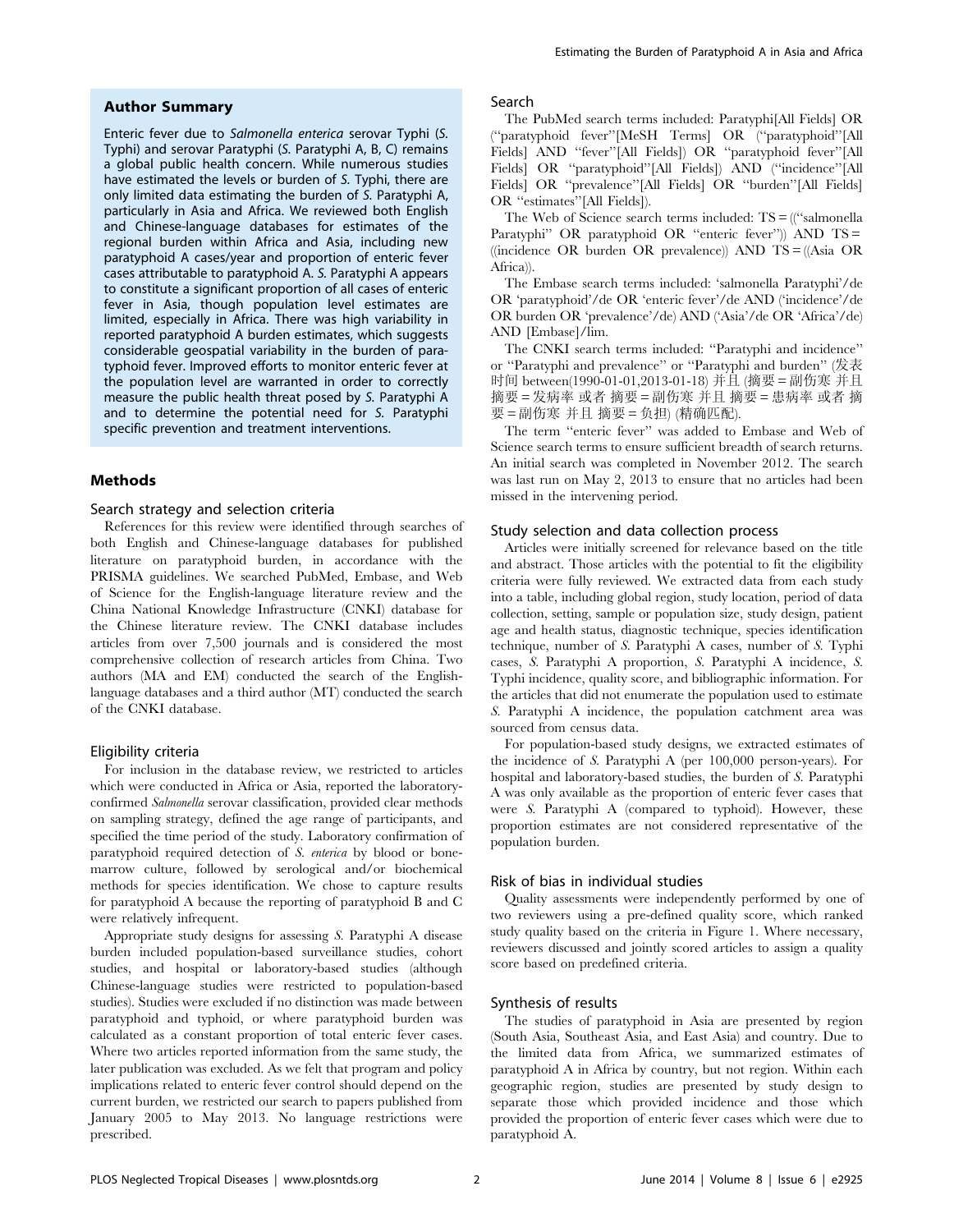### **HIGH**

- Active surveillance for paratyphoid OR
- $\ddot{\phantom{a}}$ Passive surveillance with direct calculation of incidence  $\overline{AND}$
- Large sample size

 $AND$ 

Blood or bone marrow culture detection with species identification by standard methods

### **MEDIUM**

- Passive surveillance with indirect calculation of incidence  $OR$
- Hospital-based surveillance OR
- Small sample size / subpopulation OR
- Cohort study

 $AND$ 

Blood or bone marrow culture detection with species identification by standard methods

#### LOW

- No identifiable denominator
- Laboratory confirmation methods poorly described
- Other methodological issues

# Figure 1. Quality score criteria.

doi:10.1371/journal.pntd.0002925.g001

#### Results

We identified 523 titles for review: 333 titles from the Englishlanguage databases (Figure 2), and 190 titles from the Chineselanguage database (Figure 3). Of the 333 titles in the Englishlanguage search, 31 full-text articles satisfied inclusion criteria and were included in the qualitative synthesis. A further 34 full-text articles were included in the qualitative synthesis from the Chinese-language database search. Tables 1 and 2 detail data extracted from English-language population-based and hospitalbased studies, respectively, and table 3 details data extracted from Chinese-language population-based studies. We did not include



Figure 2. English-language systematic search results of S. Paratyphi A burden, articles published 2005–2013. doi:10.1371/journal.pntd.0002925.g002



Figure 3. Chinese-language systematic search results of S. Paratyphi A burden, articles published 2005–2013. doi:10.1371/journal.pntd.0002925.g003

diagnostic methods in these tables as there was very little heterogeneity across studies.

# Paratyphoid A in Africa

We identified a single population-based study which provided an estimate of S. Paratyphi A incidence in Africa (Table 1) and five hospital-based studies from African countries with estimates of the proportion of enteric fever due to S. Paratyphi A (Table 2). The hospital-based studies were conducted in the West African countries of Nigeria, Senegal, Togo, and Benin. None of the studies were considered nationally representative.

The single population-based study was conducted in Kenya and utilized active surveillance for enteric fever in a population of 57,000 living in an informal settlement and rural area [6]. Typhoid fever incidence was estimated as 247 cases/100,000 person-years but no cases of S. Paratyphi A were detected.

In the five African hospital-based studies, the proportion of enteric fever cases attributable to S. Paratyphi A ranged from 0 to 34.4%. The two prospective studies conducted in Nigeria found that 17.4% of enteric fever cases in Zaria, Nigeria between 2007 and 2008 and 34.4% of enteric fever cases in Lagos, Nigeria between 2004 and 2005 were due to S. Paratyphi A. The other studies from West Africa identified between 0 and 2% of enteric fever isolates as S. Paratyphi A [7–9].

# Paratyphoid A in Asia

South Asia. We identified six population-based studies with S. Paratyphi A incidence estimates in South Asia (Table 1) and fourteen hospital-based studies with estimates of the proportion of enteric fever due to S. Paratyphi A (Table 2). These studies were conducted in regions of Nepal, India, Pakistan, and Bangladesh. Only one of the hospital-based studies was considered to be nationally representative. The population-based studies used enhanced passive or active surveillance methods. Five of the six the population-based studies in South Asia were of high quality.

S. Paratyphi A incidence estimates from South Asian countries ranged from 40 to 80 cases per 100,000 person-years in the general population. The lowest S. Paratyphi A incidence estimate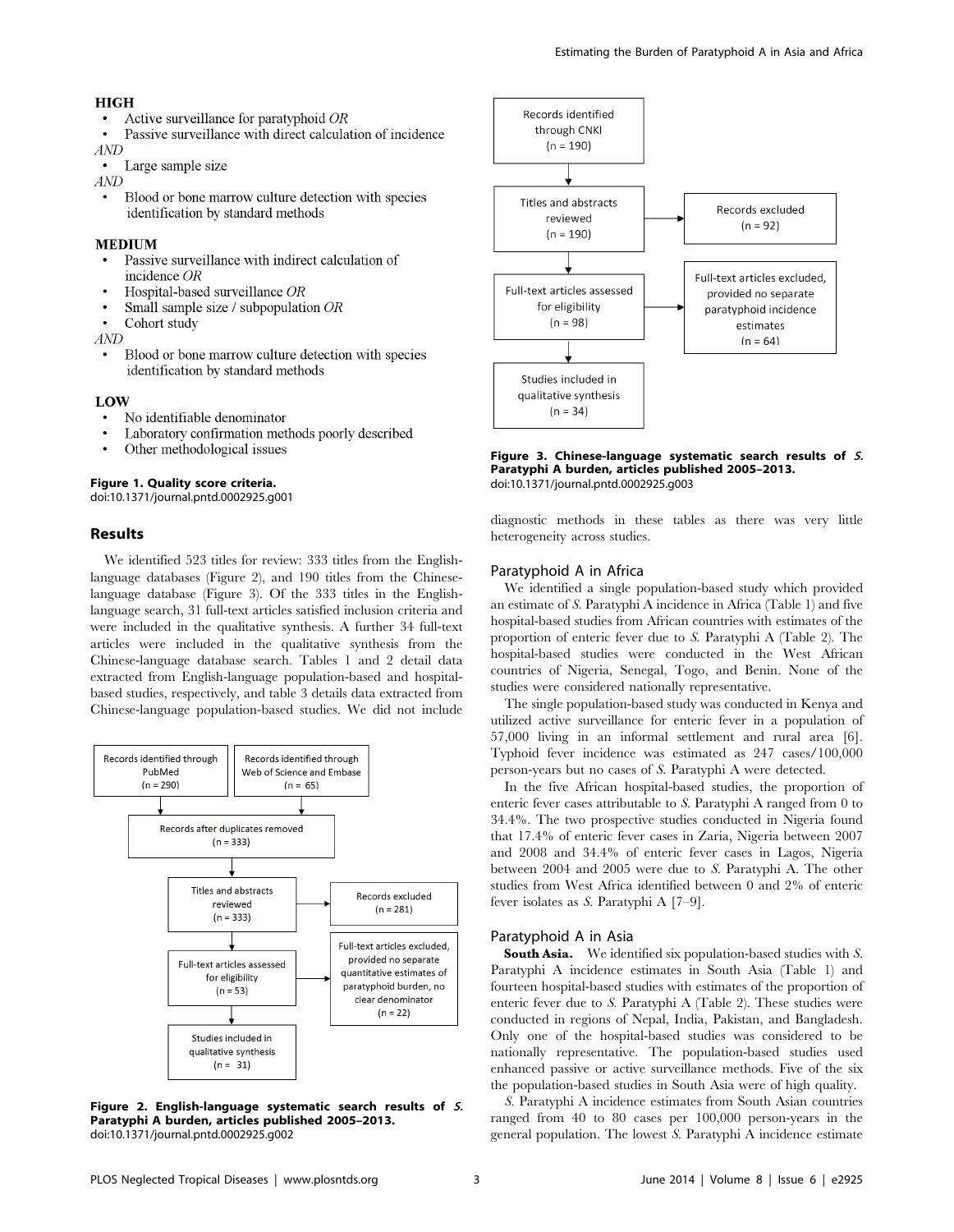| Table 1. Population-based surveillance studies which reported S. Paratyphi A burden in Asia and Africa |           |               |                                                                            |                                                      |                                  |                                               |                                           |                      |
|--------------------------------------------------------------------------------------------------------|-----------|---------------|----------------------------------------------------------------------------|------------------------------------------------------|----------------------------------|-----------------------------------------------|-------------------------------------------|----------------------|
| Region                                                                                                 | Reference | Year          | Population                                                                 | Sample size                                          | Study design                     | Proportion of enteric<br>fever S. Paratyphi A | Incidence (cases/100,000<br>person-years) | <b>Quality score</b> |
| East Asia                                                                                              |           |               |                                                                            |                                                      |                                  |                                               |                                           |                      |
| Hongta District, China                                                                                 | $[30]$    | 2008-2009     | District population                                                        | 380,000                                              | Passive surveillance             |                                               | 220 (est.)                                | Medium               |
| Guangxi Province, China                                                                                | $[31]$    | 2004          | population<br>Province                                                     | 46,000,000                                           | Passive surveillance             | 90.0% (est.)                                  | 10 (est.)                                 | Medium               |
| Hechi City, China                                                                                      | $[12]$    | 2001-2002     | City population                                                            | 3,830,000                                            | Enhanced passive<br>surveillance | 64.3%                                         | 27                                        | high                 |
| South Asia                                                                                             |           |               |                                                                            |                                                      |                                  |                                               |                                           |                      |
| Karachi, Pakistan                                                                                      | $[24]$    | 2007-2008     | Sample of children <5<br>years                                             | 5,570                                                | Active surveillance              | 11.1%                                         | 51 (est.)                                 | Medium               |
| Dhaka, Bangladesh                                                                                      | $[58]$    | 2003-2004     | Population sample                                                          | 24,893                                               | Active surveillance              | 16.7%                                         | 40                                        | High                 |
| Kolkata, India                                                                                         | $\Xi$     | 2003-2004     | Population sample                                                          | 56,946                                               | Enhanced passive<br>surveillance | 37.0%                                         | 80                                        | High                 |
| Kolkata, India                                                                                         | $[12]$    | 2003-2004     | Population sample                                                          | 57,075                                               | Enhanced passive<br>surveillance | 23.5%                                         | 42                                        | High                 |
| Karachi, Pakistan                                                                                      | $[12]$    | 8/2002-7/2003 | Sample of 2-16 year olds 15,219                                            |                                                      | Passive surveillance             | 15.9%                                         | 76                                        | 속<br>도               |
| Karachi, Pakistan                                                                                      | $[23]$    | 2002-2004     | Sample of 2-16 year olds 116,500                                           |                                                      | Enhanced passive<br>surveillance | 14.5%                                         | 72                                        | High                 |
| Southeast Asia                                                                                         |           |               |                                                                            |                                                      |                                  |                                               |                                           |                      |
| Jakarta, Indonesia                                                                                     | $[12]$    | 2002-2003     | Population sample                                                          | 160,257                                              | Enhanced passive<br>surveillance | 14.3%                                         | 13.7                                      | High                 |
| Singapore                                                                                              | $[28]$    | 1990-2009     | City population                                                            | 5,183,700                                            | Passive surveillance             | 45.4%                                         | ł,                                        | $\sum_{i=1}^{n}$     |
| Sub-Saharan Africa                                                                                     |           |               |                                                                            |                                                      |                                  |                                               |                                           |                      |
| Lwak and Kibera Kenya                                                                                  | $\Xi$     | 2007-2009     | 0.4 $km^2$ area (Kibera)<br>and 100 $km^2$ (Lwak)<br>Individuals living in | 28,000 (Kibera) 25,000 Active surveillance<br>(Lwak) |                                  | 0%                                            | $\circ$                                   | Aigh                 |
| doi:10.1371/journal.pntd.0002925.t001                                                                  |           |               |                                                                            |                                                      |                                  |                                               |                                           |                      |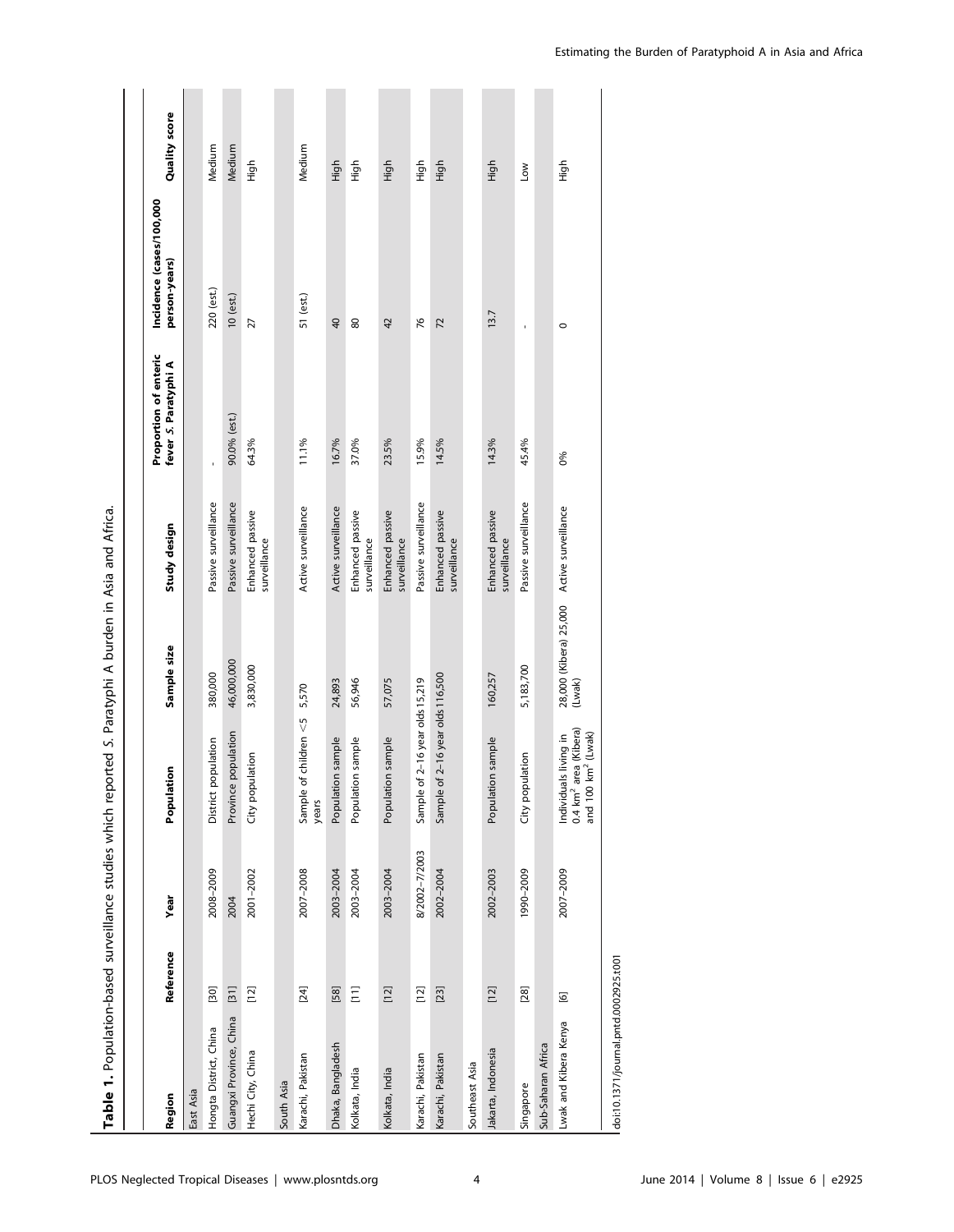| Region               |                         |                  |                                                                              |             |                                                    |                                               |                      |
|----------------------|-------------------------|------------------|------------------------------------------------------------------------------|-------------|----------------------------------------------------|-----------------------------------------------|----------------------|
|                      | Reference               | Year             | Population (All ages<br>unless noted)                                        | Sample Size | Study design                                       | Proportion of enteric<br>fever S. Paratyphi A | <b>Quality score</b> |
| South Asia           |                         |                  |                                                                              |             |                                                    |                                               |                      |
| Kathmandu, Nepal     | $[14]$                  | 1993-2003        | Suspected septicemia                                                         | 82,467      | Retrospective                                      | 29.3%                                         | Medium               |
| Kathmandu, Nepal     | $[16]$                  | 2002-2004        | Patients with fever                                                          | 103         | Prospective                                        | 34.8%                                         | Medium               |
| Pokhara, Nepal       | [26]                    | 2000-2005        | Pediatric cases of enteric fever                                             | 85          | Retrospective case review                          | 8.6%                                          | Medium               |
| Kathmandu, Nepal     | $[15]$                  | 6/2005-5/2009    | Patients culture+ for Salmonella                                             | 3,898       | Retrospective                                      | 64.6%                                         | Medium               |
| Kathmandu, Nepal     | $[25]$                  | 4/2007-3/2008    | Febrile children <15                                                         | 9,856       | Prospective                                        | 17.0%                                         | Medium               |
| Kathmandu, Nepal     | $[17]$                  | 2008-2009        | Culture-confirmed enteric fever                                              | 584         | Case control study                                 | 26.2%                                         | Medium               |
| Kathmandu, Nepal     | $[59]$                  | 2008-2009        | Patients with fever                                                          | 479         | Prospective                                        | 65.4%                                         | Medium               |
| Chandigarh, India    | $[21]$                  | 2003-2007        | Patients with fever                                                          | 11,240      | Prospective (2006-7) and<br>retrospective (2003-5) | 24.3%                                         | Medium               |
| Mumbai, India        | $[19]$                  | 2003-2005        | Patients with clinically diagnosed<br>enteric fever                          | 226         | Retrospective chart review                         | 38.7%                                         | Medium               |
| New Delhi, India     | $[27]$                  | 1999, 2002, 2005 | Patients with fever                                                          | 5,565       | Prospective                                        | 10.3%                                         | Medium               |
| Rourkela, India      | $[20]$                  | 2005-2008        | Patients with fever                                                          | 5,340       | Prospective                                        | 21.0%                                         | Medium               |
| South India          | $\left[18\right]$       | 2005-2006        | Patients with fever                                                          | 6,010       | Prospective                                        | 54.5%                                         | Medium               |
| Rawalpindi, Pakistan | [60]                    | 1993-2003        | Patients with fever                                                          | 2,9104      | Prospective                                        | 46.2%                                         | Medium               |
| Pakistan             | $[22]$                  | 2001-2006        | Patients with fever                                                          | 175,987     | Prospective country-wide<br>assessment             | 28.9%                                         | Medium               |
| Southeast Asia       |                         |                  |                                                                              |             |                                                    |                                               |                      |
| Phnom Penh, Cambodia | $[29]$                  | 2007-2010        | Inflammatory Response Syndrome<br>Adults with signs of Systemic              | 6,881       | Prospective                                        | 9.1%                                          | Medium               |
| Middle East          |                         |                  |                                                                              |             |                                                    |                                               |                      |
| Hamadan, Iran        | $[33]$                  | 2001-2004        | Patients culture positive for<br>Salmonella                                  | 296         | Retrospective (banked<br>specimens)                | 9.3%                                          | Medium               |
| Israel               | $[32]$                  | 1995-2003        | Patients culture positive for S. Typhi,<br>and S. Paratyphi A, B, an C       | 136         | Retrospective country-wide<br>assessment           | 13.4%                                         | Medium               |
| Sub-Saharan Africa   |                         |                  |                                                                              |             |                                                    |                                               |                      |
| Zaria, Nigeria       | $[61]$                  | 2007-2008        | Patients with clinically diagnosed<br>enteric fever                          | 713         | Prospective                                        | 17.4%                                         | Medium               |
| Lagos, Nigeria       | $[62]$                  | 2004-2005        | Patients with fever or gastroenteritis                                       | 441         | Prospective                                        | 34.4%                                         | Medium               |
| Dakar, Senegal       | $\Xi$                   | 1996-2003        | Patients with fever                                                          | 10,944      | Retrospective                                      | 0.0%                                          | Medium               |
| Benin                | $\overline{\mathbb{E}}$ | 2005-2007        | Patients with long-term fever, yellow<br>diarrhea, and headache or dizziness | 273         | Prospective                                        | 2.3%                                          | Low                  |
| Togo                 | $\Xi$                   | 2005-2006        | Clinically diagnosed enteric fever                                           | 200         | Prospective                                        | 0.0%                                          | Medium               |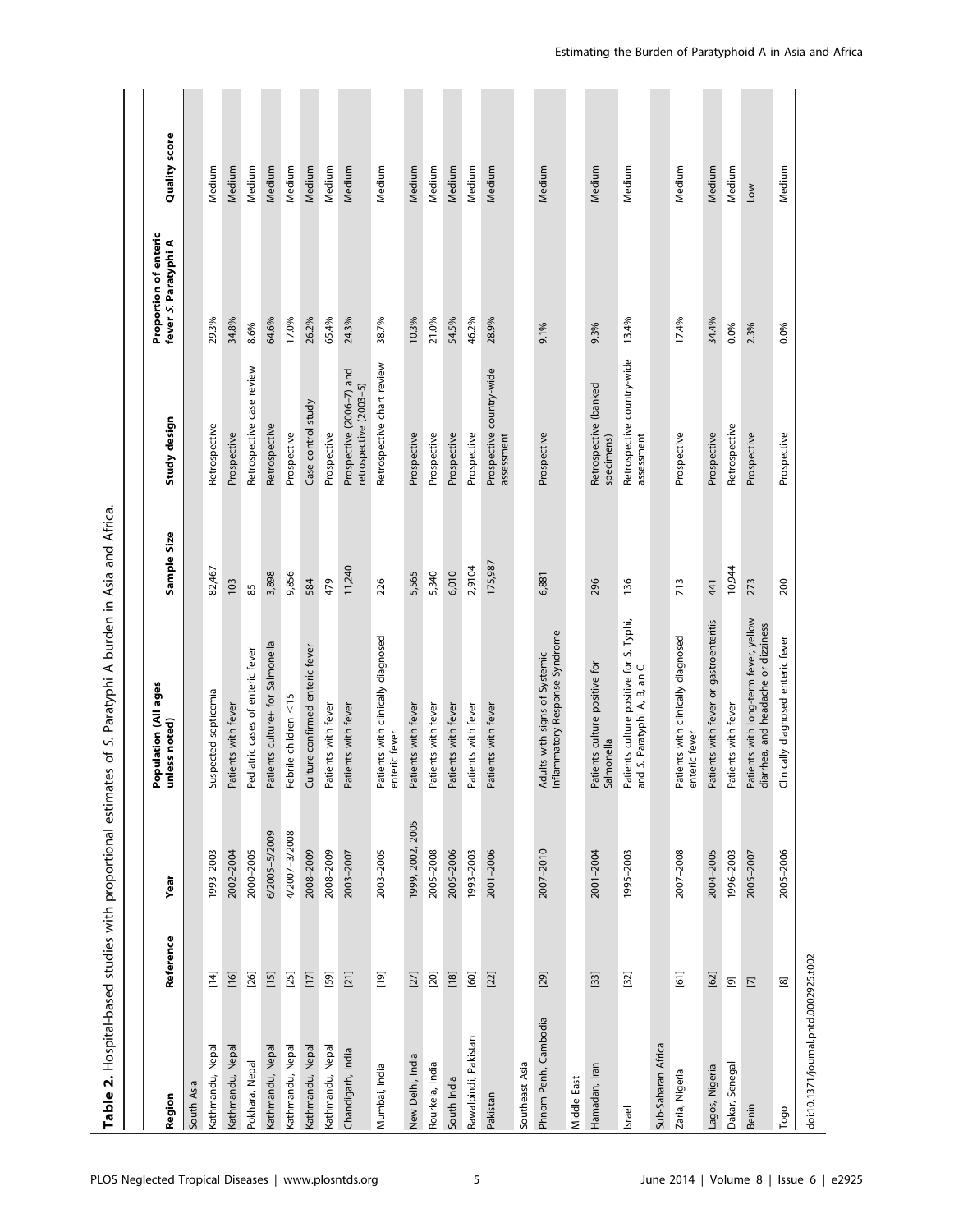|                 |           |                |           | Table 3. Population-based studies which reported S. Paratyphi A burden in China |                         |                                               |                                           |                      |
|-----------------|-----------|----------------|-----------|---------------------------------------------------------------------------------|-------------------------|-----------------------------------------------|-------------------------------------------|----------------------|
| Province        | Reference | Sample size    | Year      | Population                                                                      | Study design            | Proportion of enteric<br>fever S. Paratyphi A | Incidence (cases/100,000<br>person-years) | <b>Quality score</b> |
| Southwest China |           |                |           |                                                                                 |                         |                                               |                                           |                      |
| Yunnan          | $[41]$    | 45,966,239     | 2005-2008 | Province-based                                                                  | Passive surveillance    | 35.1%                                         | 4.75                                      | Medium               |
| Yunnan          | $[63]$    | 2,429,000      | 2005-2008 | Baoshan City                                                                    | Passive surveillance    | 21.3%                                         | 2.48                                      | Medium               |
| Guizhou         | $[64]$    | 265,563        | 2006-2007 | Liupanshui City                                                                 | Active surveillance     | 83.3%                                         | 8.66                                      | High                 |
| Guizhou         | $[65]$    | 320,000        | 2001-2006 | Ziyun County                                                                    | Passive surveillance    | 59.1%                                         | 58.96                                     | Medium               |
| Guizhou         | [66]      | 416,500 (2007) | 2000-2007 | Tianzhu County                                                                  | Passive surveillance    | 2.0%                                          | 0.78                                      | Medium               |
| Guizhou         | $[42]$    | 37,200,000     | 1999-2007 | Province-based                                                                  | Passive surveillance    | 26.5%                                         | 8.15                                      | Medium               |
| South China     |           |                |           |                                                                                 |                         |                                               |                                           |                      |
| Guangxi         | $[67]$    | 9,049          | 2001-2005 | Sample from Hechi City                                                          | Active surveillance     | 70.7%                                         | 14.57                                     | Medium               |
| Guangxi         | $[68]$    | 620,000        | 2002      | Guilin City                                                                     | Active surveillance     | 41.7%                                         | 0.02                                      | Medium               |
| Guangxi         | $[69]$    | 13,379         | 2006-2007 | Children from 38 primary,<br>middle, and high schools                           | RCT/Active surveillance |                                               | 185.00                                    | High                 |
| Guangxi         | $[43]$    | 47,680,000     | 2004-2010 | Province-based                                                                  | Passive surveillance    | 37.3%                                         | 4.78-0.8                                  | Medium               |
| Guangxi         | $[70]$    | 120,097        | 2001-2005 | Jinjiang                                                                        | Active surveillance     | 73.1%                                         | 16.01                                     | $\frac{6}{10}$       |
| Guangxi         | $\Xi$     | 535,673        | 2008      | Quanzhou County                                                                 | Active surveillance     | 85.8%                                         | 180.00                                    | High                 |
| Guangxi         | $[72]$    | 4,930,000      | 1991-2005 | Guilin                                                                          | Passive surveillance    | 71.7%                                         | 32.64                                     | Medium               |
| Guangxi         | $[73]$    | 6,480,000      | 2004-2007 | Nanning                                                                         | Passive surveillance    | 65.2%                                         | 0.82                                      | Medium               |
| Northeast China |           |                |           |                                                                                 |                         |                                               |                                           |                      |
| Liaoning        | [34]      | 6,690,432      | 2006-2011 | Dalian                                                                          | Passive surveillance    | 20.6%                                         | 0.08                                      | Low                  |
| East China      |           |                |           |                                                                                 |                         |                                               |                                           |                      |
| Zhejiang        | $[37]$    | 56,137,000     | 1994-2004 | Province-based                                                                  | Passive surveillance    | 67.6%                                         | 11.85                                     | Medium               |
| Zhejiang        | $[74]$    | 525,900        | 2002-2008 | Linan                                                                           | Passive surveillance    | 98.7%                                         | 29.03                                     | Medium               |
| Zhejiang        | $[75]$    | 46,260,000     | 2004-2006 | Province-based                                                                  | Active surveillance     | 92.0%                                         | 6.05                                      | $\frac{6}{10}$       |
| Zhejiang        | $[76]$    | 1,500,000      | 2004      | Taizhou                                                                         | Passive surveillance    | 93.3%                                         | 57.45                                     | Medium               |
| Zhejiang        | $[77]$    | 402,300        | 2001-2004 | Yuhuan County                                                                   | Passive surveillance    | 99.8%                                         | 192.50                                    | Medium               |
| Zhejiang        | $[78]$    | 1,150,000      | 2004      | Wenling                                                                         | Passive surveillance    | 100.0%                                        | 163.26                                    | Medium               |
| Zhejiang        | $[79]$    | 583,000        | 2004-2007 | Jiangshan City                                                                  | Passive surveillance    | 74.6%                                         | 4.89                                      | Medium               |
| Zhejiang        | $[80]$    | 7,600,000      | 2004-2006 | Ningbo                                                                          | Passive surveillance    |                                               | 29.58                                     | Medium               |
| Zhejiang        | $[81]$    | 691,900        | 2004-2008 | Zhoushan                                                                        | Passive surveillance    | 66.2%                                         | 3.90                                      | Low                  |
| Zhejiang        | $[82]$    | 1,018,000      | 2000-2006 | Shaoxing                                                                        | Passive surveillance    | 70.3%                                         | 13.88                                     | Medium               |
| Zhejiang        | $[38]$    | 46,260,900     | 1997-2006 | Province-based                                                                  | Passive surveillance    | 79.9%                                         | 8.61                                      | Medium               |
| Shandong        | $[39]$    | 92,480,000     | 2005      | Province-based                                                                  | Passive surveillance    | 69.7%                                         | 0.19                                      | Medium               |
| Shandong        | $[83]$    | 11,000,000     | 2005      | Linyi                                                                           | Passive surveillance    | 98.7%                                         | 5.32                                      | Low                  |
|                 |           |                | 2006      |                                                                                 |                         | 96.7%                                         | 1.32                                      |                      |
|                 |           |                | 2007      |                                                                                 |                         | 97.1%                                         | 2.36                                      |                      |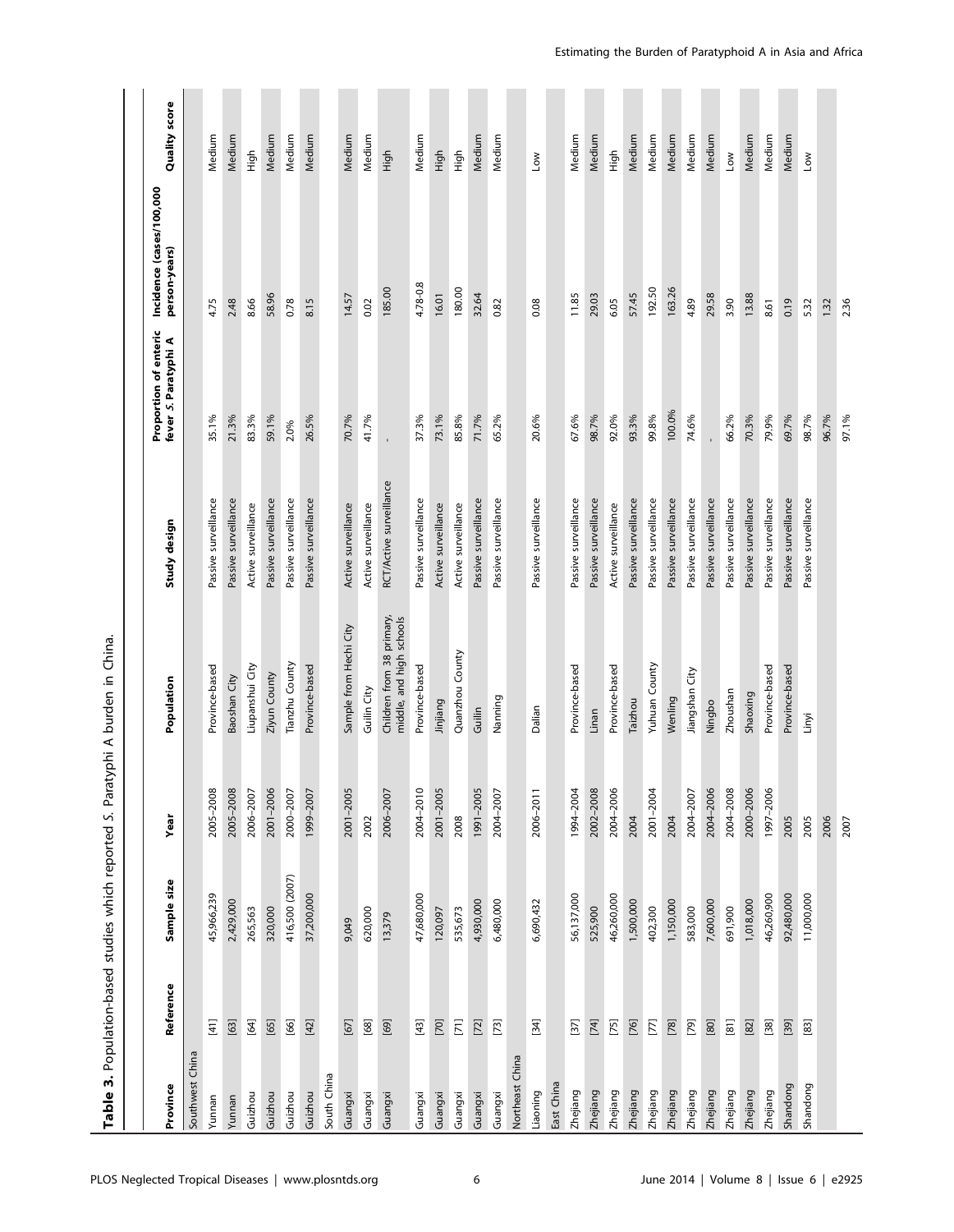| Table 3. Cont.      |                                       |                   |             |                |                                                         |                      |                                                                 |                      |
|---------------------|---------------------------------------|-------------------|-------------|----------------|---------------------------------------------------------|----------------------|-----------------------------------------------------------------|----------------------|
|                     |                                       |                   |             |                |                                                         |                      |                                                                 |                      |
| Province            | Reference                             | Sample size       | Year        | Population     | Study design                                            | fever S. Paratyphi A | Proportion of enteric Incidence (cases/100,000<br>person-years) | <b>Quality score</b> |
| Shandong            | $[84]$                                | 9,942,000         | 2004        | Linyi          | Passive surveillance                                    | 98.7%                | 5.23                                                            | Medium               |
|                     |                                       |                   | 2005        |                |                                                         | 96.7%                | 1.43                                                            |                      |
| Fujian              | $[40]$                                | 37,106,188 (2010) | 2004-2010   | Province-based | Passive surveillance                                    | 25.4%                | 0.34                                                            | Medium               |
| South central China |                                       |                   |             |                |                                                         |                      |                                                                 |                      |
| Hunan               | $[44]$                                | 2,490,275         | 2003-2010   | Xiangxi        | Passive surveillance                                    | 10.5%                | 0.57                                                            | Medium               |
| Hunan               | $[45]$                                | 548,000           | 2001-2010   | Lengshuitan    | Passive surveillance, active<br>surveillance since 2004 | 6.6%                 | 0.91                                                            | Medium               |
| Central China       |                                       |                   |             |                |                                                         |                      |                                                                 |                      |
| Henan               | [85]                                  | 668,592           | 2007        | Dengfeng City  | Passive surveillance                                    |                      | 25.98                                                           | Low                  |
| Henan               | $[36]$                                | 93,880,000        | <b>2011</b> | Province-based | Passive surveillance                                    | 36.0%                | 0.06                                                            | Medium               |
|                     | doi:10.1371/journal.pntd.0002925.t003 |                   |             |                |                                                         |                      |                                                                 |                      |

came from an urban sample in Dhaka, Bangladesh between 2003 and 2004 [10]. The highest paratyphoid incidence was observed in an urban sample from Kolkata, India between 2003 and 2004 [11,12]. Population-based studies in South Asia reported that 14.5–37% of enteric fever cases were attributable to S. Paratyphi A while hospital-based studies estimated 10.3–54.5% of enteric fever cases attributable to S. Paratyphi A. There appeared to be significant regional variability in the estimates of S. Paratyphi A incidence in South Asia.

Several hospital-based studies including patients of all ages were identified from Nepal, where S. Paratyphi A was identified in between 26 and 65% of culture-positive enteric fever cases [13– 17]. Hospital-based studies from India demonstrated great regional variation in proportion of enteric fever attributed to S. Paratyphi A as 38.7 and 54.5% of enteric fever isolates were identified as S. Paratyphi A in South and West India respectively compared to only 21.0 and 24.3% in East and North India respectively [18–21]. The proportion of S. Paratyphi A in Pakistan was similar to East and North India, where a prospective countrywide hospital-based study identified 28.9% of enteric fever isolates as S. Paratyphi A between 2001 and 2006 [22].

Four studies from South Asia focused specifically on pediatric populations. The incidence estimates reported from pediatric population-based studies (51–76 cases/100,000 person-years) did not differ substantially from incidence reported in adults and children from South Asian countries [23,24]. In all pediatric studies, S. Paratyphi A accounted for a lower proportion of enteric fever cases (8.6–17.0%) than in studies which included adults, with the exception of one study conducted in New Delhi, India [23– 27].

Southeast Asia. We identified one hospital-based and two population-based studies from Southeast Asia. These studies were conducted in Indonesia, Cambodia, and Singapore. The study conducted in Singapore was considered to be nationally representative.

A high quality, enhanced passive surveillance study in Jakarta, Indonesia estimated that the S. Paratyphi A incidence rate was 14 cases/100,000 person-years between 2002 and 2003, and the proportion of enteric fever due to S. Paratyphi A was 13.7% [12]. A passive surveillance study conducted in Singapore did not provide an incidence estimate, but estimated that 45.4% of ''indigenous'' enteric fever cases between 1990 and 2009 were S. Paratyphi A [28]. This estimate excluded imported cases of enteric fever, as prior data suggested a high rate of imported paratyphoid cases. More than half the cases occurred during an epidemic in 1996.

The one hospital-based study from Southeast Asia included adult patients above the age of 8 and was conducted in Phnom Penh, Cambodia, where S. Paratyphi A was identified in 9.1% of culture-positive enteric fever cases [29].

East Asia. We identified three population-based studies with S. Paratyphi A incidence estimates in East Asia from the Englishlanguage search, and no hospital-based studies. All of these studies were conducted in regions of China, and none were considered nationally representative. The studies used passive or enhanced passive surveillance methods, and estimates ranged from 10 to 220 cases per 100,000 person-years.

The highest quality study utilized enhanced passive surveillance and estimated an S. Paratyphi A incidence of 27 cases/100,000 person-years in Hechi City (Guangxi Province) between 2001 and 2002, with S. Paratyphi A accounting for 64.3% of enteric fever cases [12]. The other two studies used passive surveillance methods in mixed urban and rural settings [30,31]. The estimated incidence of S. Paratyphi A was 10 cases/100,000 person-years in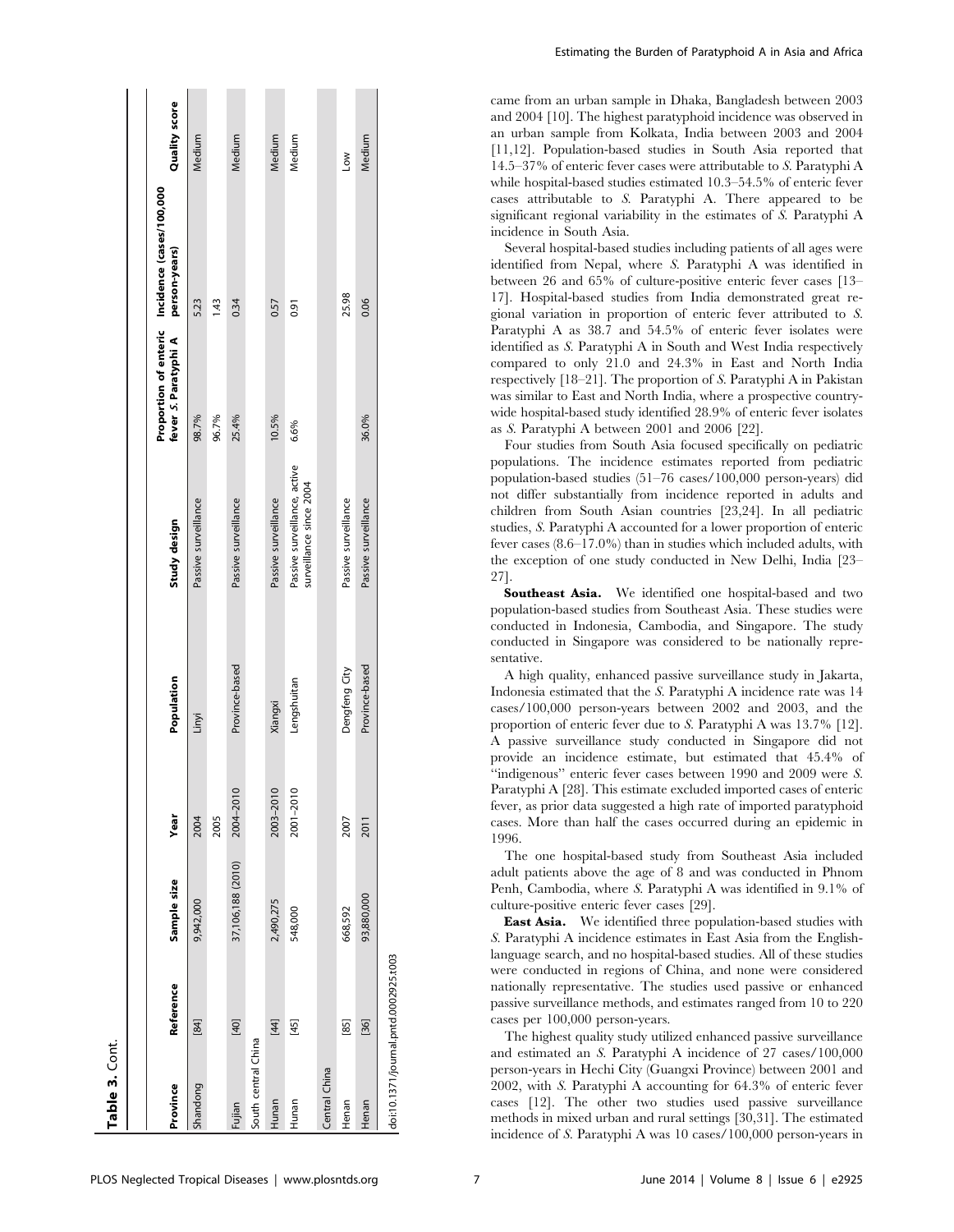Guangxi Province in 2004, with an estimated 90% of enteric fever attributable to S. Paratyphi A [31]. The incidence of S. Paratyphi A was 220 cases/100,000 person-years in Hongta District (Yunnan Province) between 2008 and 2009 [30].

Middle East. Very little data are available from countries in the Middle East. We identified two hospital-based studies from countries in the Middle East which provided estimates of the proportion of enteric fever due to S. Paratyphi A. These studies were conducted in Israel and Iran, and the study from Israel was considered to be nationally representative.

A retrospective country-wide assessment of enteric fever cases in Israel estimated that 13.4% of enteric fever cases between 1995 and 2003 was caused by S. Paratyphi A [32]. A cross-sectional study in Hamadan, Iran examined banked specimens collected from 2001–2004 and estimated that 9.3% of enteric fever cases were attributable to S. Paratyphi A [33].

### Paratyphoid A in China (Chinese-language studies)

From the Chinese-language search of the CNKI, we identified a total of 34 articles reporting on population-based studies with incidence estimates for S. Paratyphi A, conducted in Southwest, South, Northeast, East, Central South, and Central regions of China (Table 3). Most of these studies also estimated the proportion of enteric fever due to S. Paratyphi A. While none of the studies were nationally representative, nine articles reported province-level estimates, which pertain to populations of several million people. The majority of the studies utilized passive surveillance methods. Included studies were mostly medium or high quality.

S. Paratyphi A incidence estimates in China ranged from 0.08 to 192.5 cases per 100,000 person-years. The proportion of enteric fever cases attributable to S. Paratyphi A also ranged widely: from 0.6 to 98.7%. The lowest incidence estimate came from Dalian City in the Northeast region (Liaoning Province) between 2006 and 2011 [34]. The highest paratyphoid incidence was from the Zhejiang Province in the East region of China between 2001 and 2004 [35]. There were a wide range of incidence rates observed in the 11 studies conducted in the region between 1994 and 2008.

Proportion of enteric fever due to S. Paratyphi A was geospatially clustered. The highest proportional estimates were in the East region, 70 and 99% of isolates identified between 1994 and 2008 in Zhejiang Province attributable to S. Paratyphi A during this time. These estimates are similar to reports from neighboring Shandong Province between 2004 and 2007 (67– 99%).

Province-level estimates using passive surveillance methods ranged from 0.06 to 11.85 cases of S. Paratyphi A per 100,000 person-years. In the Central region, the Henan Province had the lowest incidence estimate in 2011 and Zhejiang Province in the East region had the highest incidence between 1994 and 2004 [36,37]. However, incidence between 1997–2005 in Zhejiang Province was 8.61 cases/100,000 person-years [38]. Shandong and Fujian Provinces in the East region had S. Paratyphi A incidences of 0.19 (2005) and 0.34 (2004–2010) cases per 100,000 person-years, respectively [39,40]. In the Southwest region, the S. Paratyphi A incidence rate was 4.75 and 8.15 cases per 100,000 person-years, in Yunnan (2005–2008) and Guizhou (1999–2007) Provinces respectively [41,42]. In the South region, the incidence of S. Paratyphi A in Guangxi Province dropped from 4.78 to 0.8 cases per 100,000 person-years between 2004 and 2010 [43]. In the Central South region, Hunan Province had an estimated S. Paratyphi A incidence of between 0.57 and 0.91 cases per 100,000 person-years between 2001 and 2010 [44,45].

# Discussion

Global estimates of the burden of paratyphoid as a cause of enteric fever are limited by a lack of systematic data collection and surveillance. However, available data suggest that when attempts have been made to identify Salmonella species in blood culture isolates, S. Paratyphi A is almost always identified and often constitutes a significant proportion of all cases of enteric fever, particularly in Asia. This paper focuses on regional estimates of S. Paratyphi A within Africa and Asia. In addition to an Englishlanguage search, we included a thorough review of Chineselanguage databases and identified a significant amount of data available from China. Unlike previous reviews of the subject, we have also presented two separate measures of burden; both incidence and proportion of enteric fever attributable to paratyphoid.

Overall, we found a high burden of paratyphoid fever across countries in Asia, both in terms of incidence and in the proportion of enteric fever attributable to S. Paratyphi A. The highest incidence estimates came from China, where four studies estimated incidence rates of over 150 cases/100,000 person-years. The largest incidence estimate came from Hongta District in China; where in 2002 there were 220 cases/100,000 person-years reported. The highest proportional estimate from Asia also came from China (Yuhuan County), where between 2000 and 2004, an estimated 99.8% of enteric fever cases were attributable to paratyphoid. However, estimates of paratyphoid burden in Asia were not consistently high; for example, nearly a third of the Chinese studies reported incidence estimates of less than 1 case/ 100,000 person-years. The proportion of enteric fever cases attributable to paratyphoid from population and hospital-based studies in Asia was also highly variable, with reported estimates ranging from 2 to 99.8%.

Data from Africa estimating the burden of paratyphoid A are extremely limited. The single population-based study from Africa (Kenya) which reported separate estimates of S. Paratyphi A and S. Typhi did not identify any cases of paratyphoid and hospital-based studies from Senegal, Benin, and Togo reported that less than 2% of enteric fever cases were attributable to S. Paratyphi A [6–9]. However, two hospital-based studies in Nigeria found that a considerable proportion of enteric fever cases (17–34%) were attributable to paratyphoid A [46,47]. Although these studies suggest that Africa may have a lower incidence of S. Paratyphi A than Asia, the small number of studies available and the limited populations sampled may have underestimated the true burden of disease on the continent.

There are a number of potential explanations for the wide regional variation in reported paratyphoid A burden. There was considerable variability in the time period reported across studies, with some studies reporting data for several year periods and others reporting data from discrete seasons or shorter periods of time. Given known fluctuations in enteric disease incidence and pathogen-specific attributable risk during high-precipitation months, oversampling during these periods may have introduced bias into the incidence estimates from some population-based studies [48,49]. In addition, laboratory practices may vary by setting and the majority of studies detected S. enterica by blood culture (with serovar identification by O and H serology) which has low sensitivity in comparison with less-commonly performed bone-marrow culture [50,51]. Assuming that blood culture is equally sensitive to S. Typhi and S. Paratyphi, it is likely that the population-based incidence estimates are underestimates of the true burden. The substantial variation in S. Typhi vaccine coverage (which has been available for over twenty years in some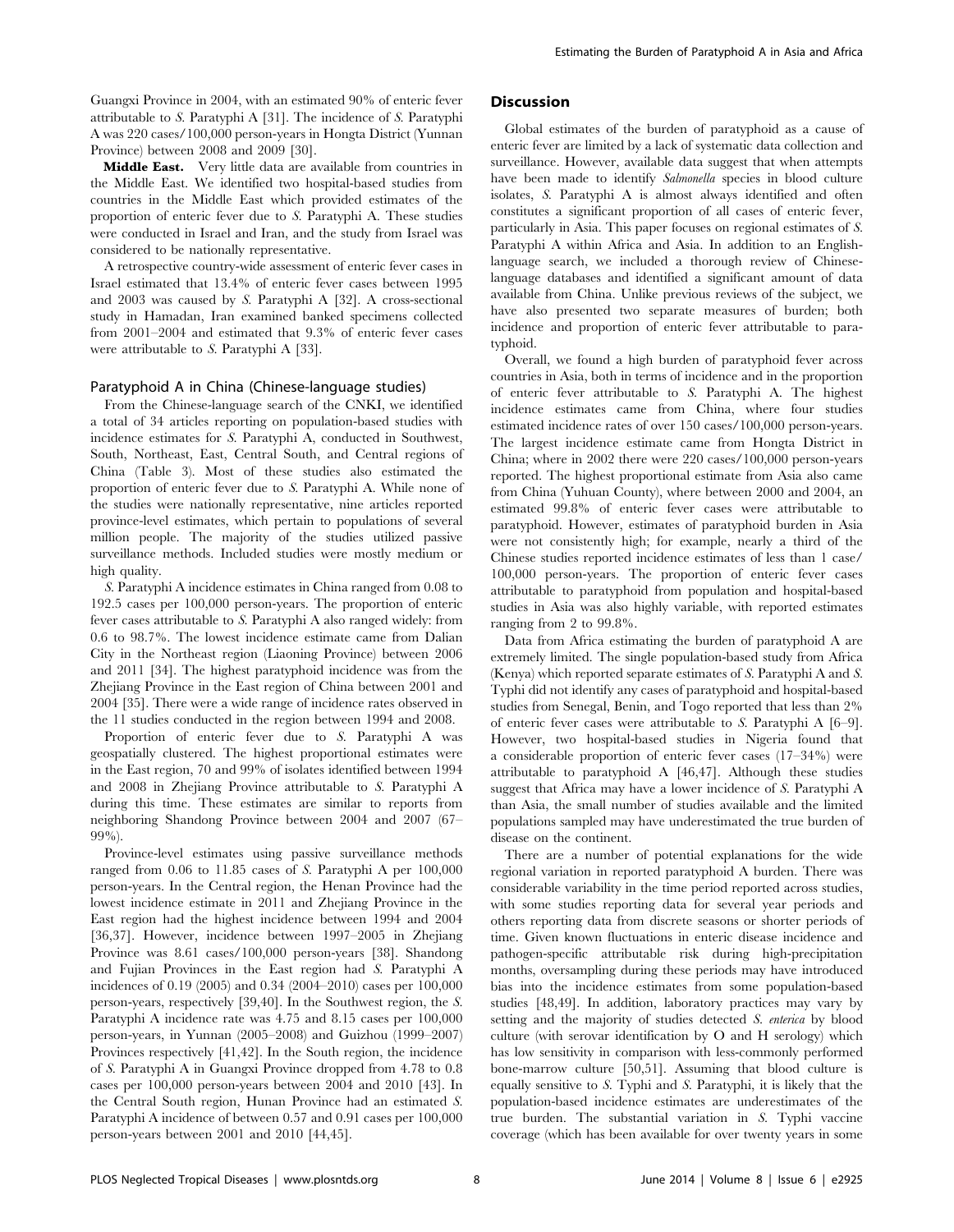areas) may also have affected proportional estimates of paratyphoid burden. Finally, care-seeking and treatment patterns differ across geographies and populations and in areas of low careseeking and treatment. Therefore the reported burden of paratyphoid may have been underestimated in many of the included studies.

This review highlights the critical need to expand surveillance activities to define the burden of paratyphoid throughout Asia and Africa, where enteric fever is a relatively common cause of morbidity and mortality. The large number of population-based studies from China demonstrates the utility of an extensive communicable disease surveillance system. The Chinese National Infections Disease Surveillance System (NIDSS) mandates that all hospitals and village clinics report both suspected and confirmed cases of paratyphoid and typhoid within 24 hours using an internet-based real-time case reporting system [52]. Expanding global surveillance using similar platforms would improve policymakers' ability to allocate appropriate resources to the regions where they are needed most. There are many underlying reasons for the absence of such surveillance systems in Africa and much of Asia. One of the main barriers is that a confirmed diagnosis of enteric fever requires blood or bone-marrow culture, and most clinical facilities in these regions lack such capacity, due in great part to limited human and financial resources. The limited capacity leads to missed diagnoses and inappropriate treatment for many severe infections, and hinders the estimation of global burden of S. Typhi, S. Paratyphi A, and other invasive and enteric pathogens. Therefore the improvement of laboratory capacity in developing settings is an important goal which would facilitate public health progress and clinical services. Additionally, we should encourage the development of highly sensitive and specific point-of-use diagnostics for enteric fever and other pathogens which have the potential to immediately reduce disease morbidity and mortality.

While the increased coverage of S. Typhi Vi polysaccharide and Ty21a vaccine in many regions has reduced typhoid fever incidence, there is only limited immunological evidence of the Ty21a vaccine's cross protection for S. Paratyphi A [53,54]. However, a study conducted in Santiago, Chile reported that Ty21a had 49% efficacy for S. Paratyphi B [55]. The high incidence and proportion of paratyphoid A in some areas suggests the possible utility of an S. Paratyphi A vaccine. Concerns about ''serovar replacement'' were raised after surveillance in Guangxi China suggested an increase in S. Paratyphi A incidence, coincident with a decrease in S. Typhi cases, as Vi polysaccharide vaccination coverage increased [31]. However, in the subsequent 6 years, the incidence of S. Paratyphi A decreased to mirror that of S. Typhi [43]. Increases in the proportion of enteric fever attributable to S. Paratyphi A were observed in hospitals in Bangkok, Thailand in the early 1980s following the commencement of a major typhoid vaccination campaign among schoolchildren in 1977 [56]. As the study utilized an early form of typhoid vaccine and was conducted amidst a typhoid epidemic which occurred from 1974–1979, it was difficult to draw conclusions regarding serovar displacement. While we were unable to assess serovar replacement in this systematic analysis due to the lack of repeat estimates from the same region, the potential emergence of paratyphoid as a common cause of enteric fever in areas with high S. Typhi vaccine coverage further supports the importance of increased global surveillance.

This review included studies from a comprehensive search of both English and Chinese literature. In addition, the systematic search methods employed and the focus on both Africa and Asia add considerably to the available literature. However, this analysis

also has several significant limitations. The majority of paratyphoid burden data from Asia and Africa came from hospital-based studies, which may not be representative of the general population. In addition, most of the population-based studies were from urban rather than rural or mixed settings, which may overestimate incidence estimates relative to the general population. It is important to note that the paucity of population-based studies from Africa which report S. Paratyphi A incidence does not mean that bacteremia surveillance studies have not detected paratyphoid. Bacteremia and fever surveillance have been conducted in several regions of Africa through the HiB initiative and malaria vaccine research respectively. Publications from these studies have focused on target organisms, have either not reported enteric fever incidence or not provided separate estimates for S. Paratyphi A and S. Typhi. Therefore such studies were not identified in this review. The search for literature on paratyphoid burden was conducted using a specific set of search terms, in order to target the most relevant articles. However it is likely that a small number of relevant articles meeting our inclusion criteria were not produced using these terms, such as a hospital-based pediatric study conducted in Cambodia which reported that 2% of enteric fever was attributable to S. Paratyphi A [57]. Finally, most of the population-based studies utilized passive surveillance, which may under-ascertain cases and may underestimate the true burden of paratyphoid in those regions.

The Global Burden of Diseases Study (GBD 2010) demonstrated a large confidence interval for the number of deaths worldwide due to enteric fever. It is clear that death due to enteric fever is not being recorded properly and is poorly captured by verbal autopsy studies that are the major source of cause of death data in many developing countries. The availability of a vaccine for S. Typhi makes differentiating typhoid and paratyphoid A burden crucial for an enteric fever control program and efficient resource allocation. This analysis demonstrates significant heterogeneity in the proportion of enteric fever due to S. Typhi and highlights the public health challenges facing control efforts, including the potential for serovar replacement following typhoid vaccination.

The high variability in documented incidence and proportion estimates of paratyphoid A suggest considerable geospatial variability in the burden of paratyphoid fever. We identified significant gaps in existing population-level estimates of paratyphoid A burden in Asia and Africa, as the majority of data comes from hospital-based studies. However, available data suggest that paratyphoid A is a significant cause of enteric fever in Asia. There are very little data from hospital-based or population-based studies in Africa, although proportional estimates of paratyphoid burden from Nigeria suggest that S. Paratyphi A may be common in Africa as well. China's NIDSS provides a good model for surveillance, and other populations in Asia and in Africa would greatly benefit from the creation and use of similar data collection platforms. Additional efforts to monitor enteric fever at the population level will be necessary in order to accurately quantify the public health threat posed by S. Paratyphi A, and to improve the coordination of prevention activities.

#### Supporting Information

Checklist S1 PRISMA checklist for Estimating the Burden of Paratyphoid A in Asia and Africa. (DOCX)

#### Acknowledgments

We would like to thank the staff of the University of Washington Department of Global Health Strategic Analysis, Research & Training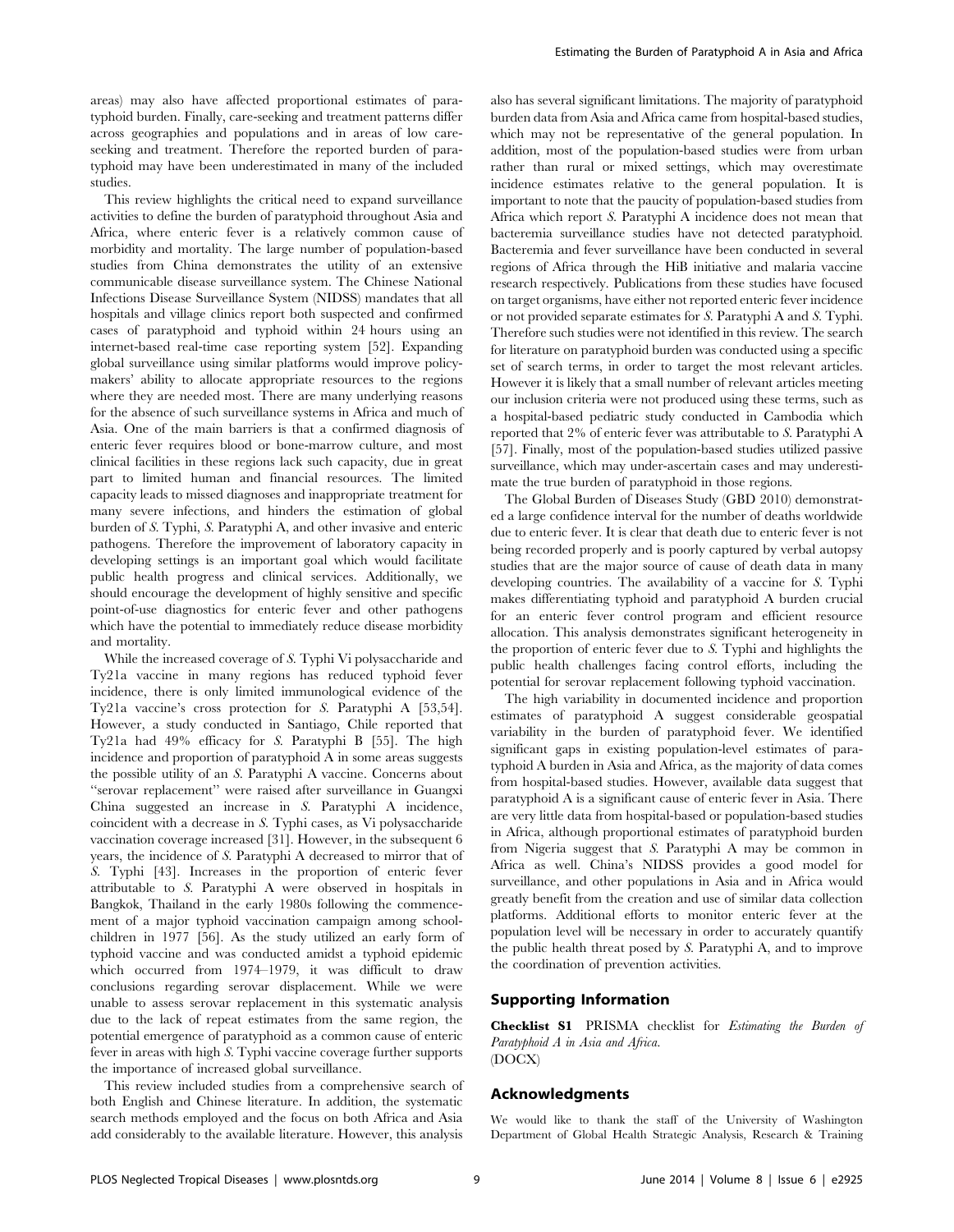(START) Program, expressly Emily L. Allen, as well as faculty mentors Lisa E. Manhart and Stephen E. Hawes.

#### References

- 1. Crump JA, Mintz ED (2010) Global trends in typhoid and paratyphoid Fever. Clin Infect Dis 50: 241–246.
- 2. Lozano R, Naghavi M, Foreman K, Lim S, Murray C, et al. (2012) Global and regional mortality from 235 causes of death for 20 age groups in 1990 and 2010: a systematic analysis for the Global Burden of Disease Study 2010. The Lancet 380: 2095–2128.
- 3. Murray CJ, Vos T, Lozano R, Naghavi M, Flaxman AD, et al. (2012) Disabilityadjusted life years (DALYs) for 291 diseases and injuries in 21 regions, 1990– 2010: a systematic analysis for the Global Burden of Disease Study 2010. Lancet 380: 2197–2223.
- 4. Crump JA, Luby SP, Mintz ED (2004) The global burden of typhoid fever. Bull World Health Organ 82: 346–353.
- 5. Buckle GC, Walker CL, Black RE (2012) Typhoid fever and paratyphoid fever: Systematic review to estimate global morbidity and mortality for 2010. J Glob Health 2: 10401.
- 6. Breiman RF, Cosmas L, Njuguna H, Audi A, Olack B, et al. (2012) Populationbased incidence of typhoid fever in an urban informal settlement and a rural area in Kenya: implications for typhoid vaccine use in Africa. PLoS One 7: e29119.
- 7. Dovonou A, Adoukonou T, Sanni A, Gandaho P (2011) Major salmonellosis in Benin. Med Trop 71: 634–635.
- 8. Agbenu E, d'Almeida H, Kolou M, Aho M, Agbetiafa K, et al. (2010) [Evaluation of the Widal-Felix serodiagnostic test in Togo]. Med Trop (Mars) 70: 43–48.
- 9. Seydi M, Soumare M, Sow AI, Diop BM, Sow PS (2005) [Current aspects of Salmonella bacteremia cases in the Ibrahima Diop Mar Infectious Diseases clinic, Fann National Hospital Center (Senegal)]. Med Mal Infect 35: 23–27.
- 10. Naheed A, Ram PK, Brooks WA, Hossain MA, Parsons MB, et al. (2010) Burden of typhoid and paratyphoid fever in a densely populated urban community, Dhaka, Bangladesh. Int J Infect Dis 14 Suppl 3: e93–99.
- 11. Sur D, Ali M, von Seidlein L, Manna B, Deen JL, et al. (2007) Comparisons of predictors for typhoid and paratyphoid fever in Kolkata, India. BMC Public Health 7: 289.
- 12. Ochiai RL, Wang X, von Seidlein L, Yang J, Bhutta ZA, et al. (2005) Salmonella paratyphi A rates, Asia. Emerg Infect Dis 11: 1764–1766.
- 13. Murdoch DR, Woods CW, Zimmerman MD, Dull PM, Belbase RH, et al. (2004) The etiology of febrile illness in adults presenting to Patan hospital in Kathmandu, Nepal. Am J Trop Med Hyg 70: 670–675.
- 14. Maskey AP, Basnyat B, Thwaites GE, Campbell JI, Farrar JJ, et al. (2008) Emerging trends in enteric fever in Nepal: 9124 cases confirmed by blood culture 1993–2003. Trans R Soc Trop Med Hyg 102: 91–95.
- 15. Karkey A, Arjyal A, Anders KL, Boni MF, Dongol S, et al. (2010) The Burden and Characteristics of Enteric Fever at a Healthcare Facility in a Densely Populated Area of Kathmandu. PLoS ONE 5: e13988.
- 16. Blacksell SD, Sharma NP, Phumratanaprapin W, Jenjaroen K, Peacock SJ, et al. (2007) Serological and blood culture investigations of Nepalese fever patients. Trans R Soc Trop Med Hyg 101: 686–690.
- 17. Baker S, Holt KE, Clements AC, Karkey A, Arjyal A, et al. (2011) Combined high-resolution genotyping and geospatial analysis reveals modes of endemic urban typhoid fever transmission. Open Biol 1: 110008.
- 18. Vidyalakshmi K, Yashavanth R, Chakrapani M, Shrikala B, Bharathi B, et al. (2008) Epidemiological shift, seasonal variation and antimicrobial susceptibility patterns among enteric fever pathogens in South India. Trop Doct 38: 89–91.
- 19. Jog S, Soman R, Singhal T, Rodrigues C, Mehta A, et al. (2008) Enteric fever in Mumbai–clinical profile, sensitivity patterns and response to antimicrobials. The Journal of the Association of Physicians of India 56: 237–240.
- 20. Bhattacharya SS, Das U, Choudhury BK (2011) Occurrence & antibiogram of Salmonella Typhi & S. Paratyphi A isolated from Rourkela, Orissa. Indian J Med Res 133: 431–433.
- 21. Gupta V, Kaur J, Chander J (2009) An increase in enteric fever cases due to Salmonella Paratyphi A in & around Chandigarh. Indian J Med Res 129: 95– 98.
- 22. Hasan R, Zafar A, Abbas Z, Mahraj V, Malik F, et al. (2008) Antibiotic resistance among Salmonella enterica serovars Typhi and Paratyphi A in Pakistan (2001–2006). J Infect Dev Ctries 2: 289–294.
- 23. Khan MI, Soofi SB, Ochiai RL, Khan MJ, Sahito SM, et al. (2012) Epidemiology, clinical presentation, and patterns of drug resistance of Salmonella Typhi in Karachi, Pakistan. J Infect Dev Ctries 6: 704–714.
- 24. Owais A, Sultana S, Zaman U, Rizvi A, Zaidi A (2010) Incidence of typhoid bacteremia in infants and young children in southern coastal Pakistan. Pediatr Infect Dis J 29: 1035–1039.
- 25. Prajapati B, Rai GK, Rai SK, Upreti HC, Thapa M, et al. (2008) Prevalence of Salmonella typhi and paratyphi infection in children: a hospital based study. Nepal Med Coll J 10: 238–241.

# Author Contributions

Conceived and designed the experiments: MBA EMM MM JLW. Analyzed the data: MBA EMM. Wrote the paper: MBA EMM MT RLO MM JLW AHM MHF.

- 26. Malla T, Malla KK, Thapalial A, Shaw C (2007) Enteric fever: a retrospective 6 year analysis of 82 paediatric cases in a teaching hospital. Kathmandu University medical journal 5: 181–187.
- 27. Kumar S, Rizvi M, Berry N (2008) Rising prevalence of enteric fever due to multidrug-resistant Salmonella: an epidemiological study. J Med Microbiol 57: 1247–1250.
- 28. Ty AU, Ang GY, Ang LW, James L, Goh KT (2010) Changing epidemiology of enteric fevers in Singapore. Ann Acad Med Singapore 39: 889–888.
- 29. Vlieghe ER, Phe T, De Smet B, Veng CH, Kham C, et al. (2012) Azithromycin and ciprofloxacin resistance in Salmonella bloodstream infections in Cambodian adults. PLoS Negl Trop Dis 6: e1933.
- 30. Sun JL, Zhang Y, Fu XQ, Shi YQ, Li XM, et al. (2011) [Burden of disease regarding paratyphoid fever A - based on the Syndromic Surveillance System on Fever]. Zhonghua Liu Xing Bing Xue Za Zhi 32: 796–799.
- 31. Dong BQ, Yang J, Wang XY, Gong J, von Seidlein L, et al. (2010) Trends and disease burden of enteric fever in Guangxi province, China, 1994–2004. Bull World Health Organ 88: 689–696.
- 32. Meltzer E, Yossepowitch O, Sadik C, Dan M, Schwartz E (2006) Epidemiology and clinical aspects of enteric fever in Israel. Am J Trop Med Hyg 74: 540–545.
- 33. Yousefi-Mashouf R, Moshtaghi A (2007) Frequency of typhoidal and nontyphoidal salmonella species and detection of their drugs resistance patterns. J Res Health Sci 7: 49–56.
- 34. Wang X, Kong Y, Si H (2012) A typhoid paratyphoid epidemiological analysis in Dalan city 2006–2011. Disease Monitor and Control 6(9): 548–549.
- 35. Zhou W, Shi Y, Liu C, Su M (2006) Yuhuan County 2001–2004 Salmonella paratyphi epidemiological analysis. Chinese Preventive Medicine: 3.
- 36. Pan J, Xie Z, Kang K, Mu Y, Chen H (2012) An analysis on typhoid and paratyphoid fever epidemiological characteristics in Henan Province in 2011. Contemporary Medicine 18(14): 159–161.
- 37. Gong Z-y, Chai C-l, Chen E-f (2006) Epidemic situation of typhoid fever and paratyphoid fever in Zhejiang Province and measures for prevention and control. Disease Surveillance 21(1): 13–23.
- 38. Qin S-w, Chen E-f, Xie S-y (2008) Analysis on epidemiological characteristics of typhoid and paratyphoid fever from 1997 to 2006 in Zhejiang Province. Zhejiang Journal of Preventive Medicine 20(5): 1–5.
- 39. Jin T-l, Lei J, Bi Z-q, Wang K (2006) An analysis of the epidemic situations of some major infectious diseases in Shandong Province in 2005. Disease Surveillance 21(9): 476–479.
- 40. Luo C-c, Chen A-p, Xie F-q (2012) Epidemiological analysis on typhoid and paratyphoid fever in Fujian Province, 2004–2010. Preventive Medicine Tribune 18(5): 341–343.
- 41. Zhang J, Zhang Y (2010) Epidemiology of enteric fever in area with high incidence in Yunnan province. Disease Surveillance 25(7): 538–541.
- 42. Yao G-h, Wang T, Tian K-c (2009) Epidemiological Analysis on Typhoid fever and Paratyphoid fever from 1999 to 2007 in Guizhou Province. Chinese Journal of Pest Control 25(3): 161–165.
- 43. Li Y-h, Lin M, Liao H-z (2012) Comparisons of Epidemic Features of Typhoid and Paratyphoid A in Guangxi, 2004–2010. Chinese Journal of Disease Control & Prevention 16(2): 149–151.
- 44. Wu D-k, Wu G, Yao H (2011) Study on epidemiological characteristics and surveillance results of typhoid fever and paratyphoid fever in Xiangxi Autonomous Prefecture, 2003–2010. Preventive Medicine Tribune 17(9): 841– 843.
- 45. Tang X-y, Tang L-p (2012) The typhoid paratyphoid monitoring results: analysis of 2001–2010. Chinese and Foreign Medical Research 10(3): 16–18.
- 46. Akinyemi KO, Coker AO (2007) Trends of antibiotic resistance in Salmonella enterica serovar typhi isolated from hospitalized patients from 1997 to 2004 in Lagos, Nigeria. Indian journal of medical microbiology 25: 436–437.
- 47. Akinyemi K, Smith S, Oyefolu A, Coker A (2005) Multidrug resistance in Salmonella enterica serovar Typhi isolated from patients with typhoid dever complications in Lagos, Nigeria. Public Health 119: 321–327.
- 48. Black RE, Brown KH, Becker S, Alim AA, Huq I (1982) Longitudinal studies of infectious diseases and physical growth of children in rural Bangladesh II. Incidence of diarrhea and association with known pathogens. American journal of epidemiology 115: 315–324.
- 49. Brewster D, Greenwood B (1992) Seasonal variation of paediatric diseases in The Gambia, west Africa. Annals of tropical paediatrics 13: 133–146.
- 50. Dong B, Galindo C, Shin E, Acosta C, Page A, et al. (2007) Optimizing typhoid fever case definitions by combining serological tests in a large population study in Hechi City, China. Epidemiology and infection 135: 1014–1020.
- 51. Parry CM, Wijedoru L, Arjyal A, Baker S (2011) The utility of diagnostic tests for enteric fever in endemic locations. Expert Rev Anti Infect Ther 9: 711–725.
- 52. Zeng G, Zhang JK, Rou KM, Xu C, Cheng YK, et al. (1998) Infectious disease surveillance in China. Biomed Environ Sci 11: 31–37.